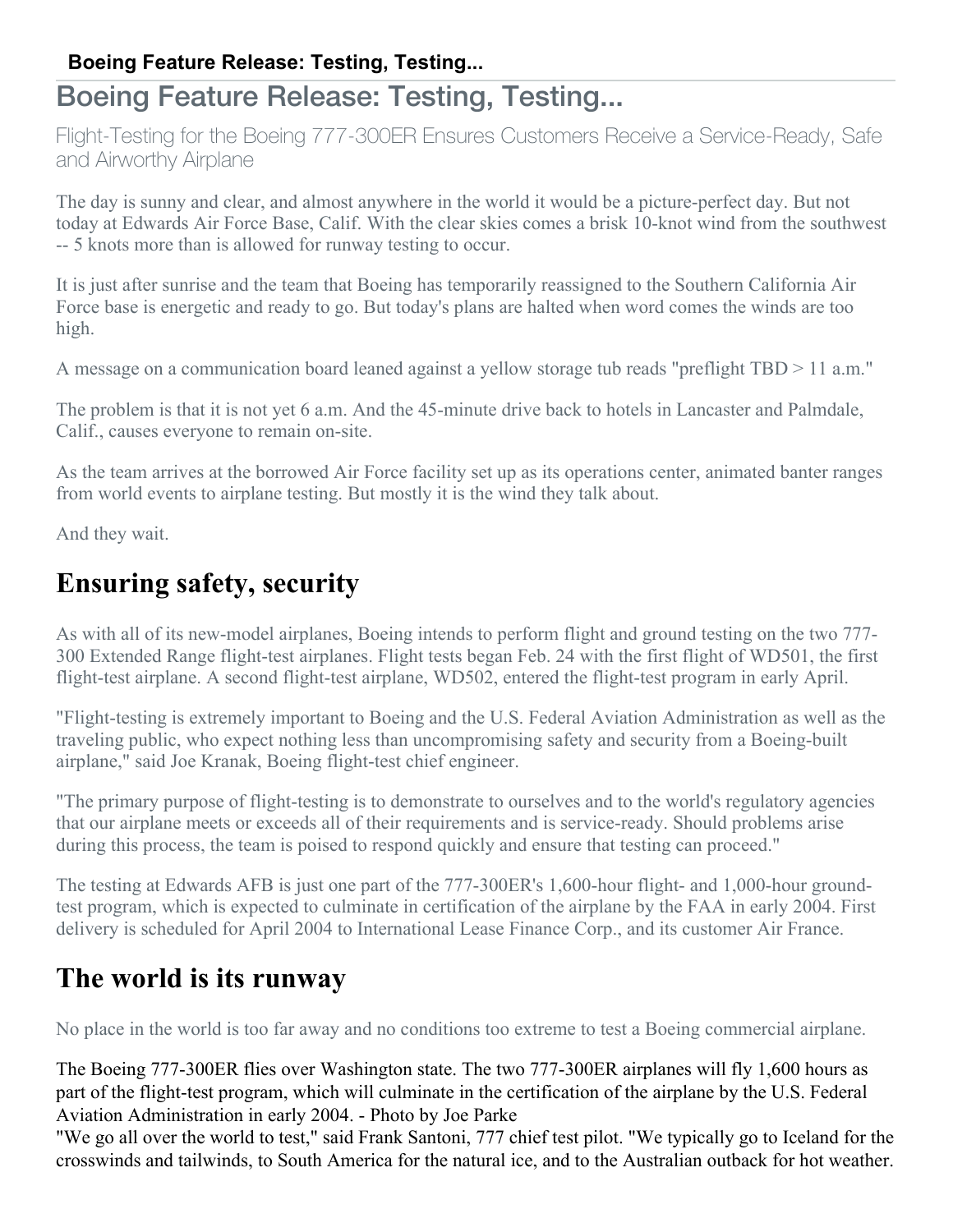#### We go to airports outside of our home base of Puget Sound to test, because they are more efficient for the different types of testing that are required."

The team performs its critical tests at Edwards Air Force Base, primarily because it's not too busy with commercial traffic and has long runways.

While on these remote assignments engineers will test the airplane under extreme conditions, from minus 29 degrees Fahrenheit and foggy in Glasgow, Mont., to minus 54 F in the Baffin Islands in Canada, to 95 F and humid in Singapore to dry and 112 F in Alice Springs, Australia.

While at these locations every replaceable component must be tested, removed and replaced in a variety of harsh environments.

Launching a new airplane, and the associated flight-testing process, involves a huge investment of time. According to Larry Muri, lead flight-test mechanic, the flight-test team is responsible for verifying compatibility, durability, longevity and maintainability of each airplane, the associated components and any innovations. The flight-test group also works in concert with the FAA each step of the process.

Compounding these challenges, the team often works 12- to 16-hour shifts, while living out of a suitcase and traveling with the plane to its destinations, often for weeks at a time.

The work of preparing for a flight test begins before the airplane is built. Schedules and tests are approved before the airplane gets to the production stage. Then, once the plane is airborne and lands safely after completing its first flights, comprehensive tests begin and continue nearly around the clock for months.

## **Changes are primary focus**

In order to certify the 777-300ER to enter passenger service, the FAA requires Boeing to perform numerous tests. Many of the tests for the 777-300ER are a result of changes from earlier 777 models: the 777-200, 777- 200ER and 777-300 airplanes.

The 777-300ER is based on the popular 777-300 airplane. The 777-300ER extends the 777-300's range by more than 1,700 nautical miles to 7,420 nautical miles or is able to carry an additional 55,000 pounds of cargo.

Other changes to the 777-300ER include

- Extending each wing by 6.5 feet, and adding raked wingtips to improve the overall aerodynamic efficiency. Raked wingtips, similar to those on the 767-400ER, help reduce takeoff field length, increase climb performance and reduce fuel burn.
- Strengthening the airplane's body, wing, empennage and nose gear to support the increased takeoff weight of 759,600 pounds.
- Installing new main landing gear, wheels, tires and brakes.
- Adding a supplementary electronic tailskid. This software feature helps prevent inadvertent scraping of the tail on the runway at takeoff or landing by commanding elevator movement if the airplane's nose-up attitude exceeds preset limits.
- Modifying the struts and nacelles to accommodate the significantly higher-thrust engines.
- Providing a new higher-thrust derivative of the General Electric GE90 engine than is offered on the existing 777s. The new engine provides 115,000 pounds of thrust -- the most ever on a commercial jetliner.

"These areas will be the focus of the 777-300ER's year-long flight-test program," Kranak said.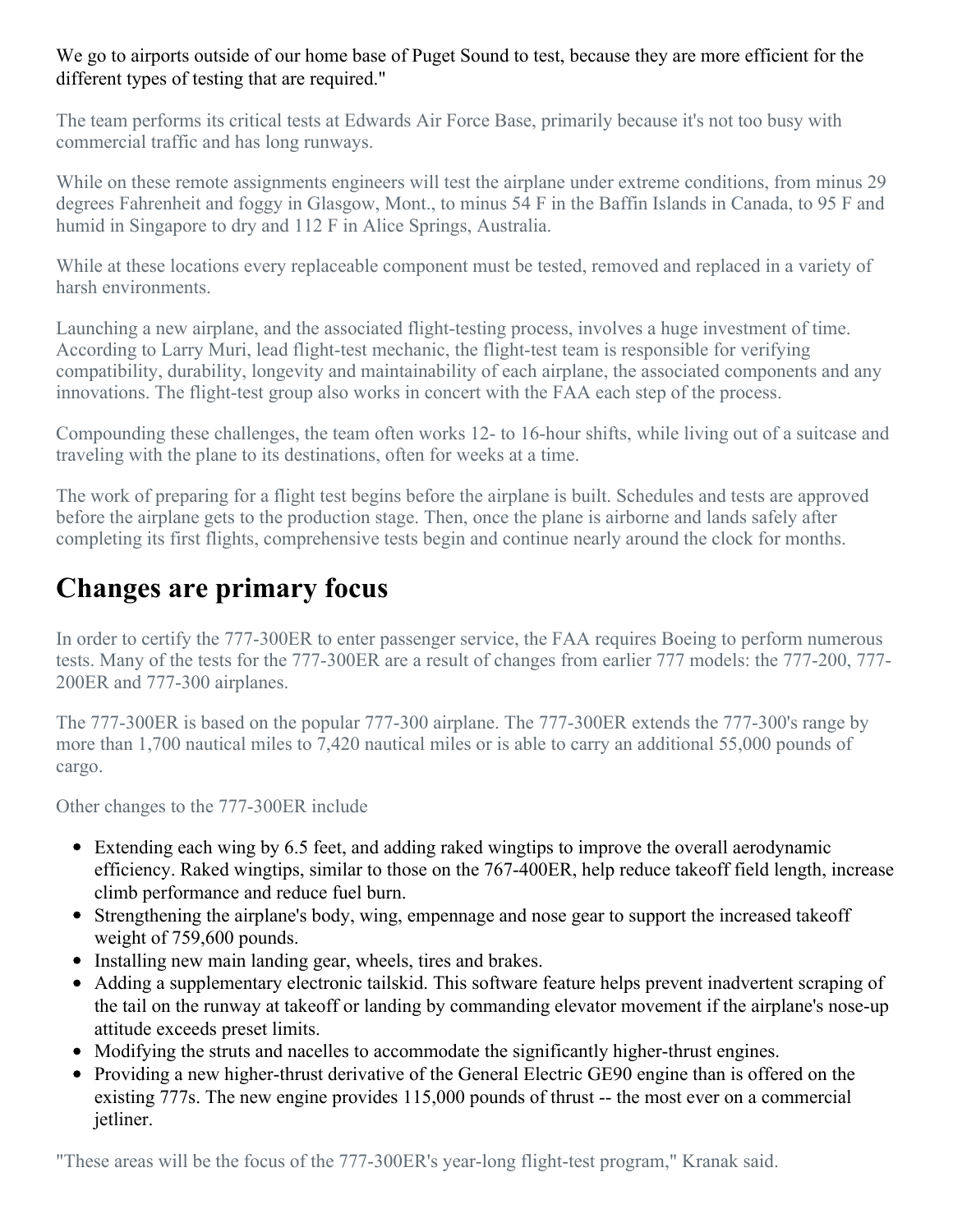# **The pilot's role in flight-testing**

Boeing Commercial Airplanes pilot Frank Santoni has been involved in the 777 since the testing of the first airplane in the program.

"Not even 20 percent of what we do is flying the airplane," Santoni said. "In addition to being pilots, we're also engineers. We work with engineering and manufacturing to build new features, and we work with sales and marketing to help sell the airplane."

Test pilots are the first to find out if Boeing ideas really work.

"It's a great job if you like to fly, but it's a different job from that of an airline pilot," Santoni said. "We not only test the airplane in the typical flight envelope but we also spend a great deal of time outside of where an airline pilot will fly. This ensures that the airplane behaves as expected should it ever be exposed to these unusual conditions. We also are faced with understanding and evaluating any changes we introduce due to discoveries during our testing."

The idea of a test program is not to take an airplane beyond its limits; the purpose is to find the limits so warning systems can be set to prevent pilots from reaching those limits.

"The bottom line is we help make changes that improve the airplane's performance, passenger comfort and the pilot's ability to fly the airplane," Santoni said.

Boeing's policy for flight-testing allows only pilots on board for an airplane's first flight. Gradually essential personnel, such as engineers and flight-test crew are allowed on to perform onboard analysis.

"These folks can make decisions and change testing immediately, if needed," Santoni said. "We beam the data to the ground, but we also can analyze the data while we're still in the air. The onboard crew is able to perform three or four experiments to maximize our time and minimize costs."

# **Not your typical airplane**

The 242-foot-long 777-300ER is filled with rows of computer workstations and printers, racks of data storage and 45 60-gallon water barrels. During flights an engineer moves water among the barrels, shifting the weight between the front and rear of the airplane, which changes the airplane's center of gravity.

Computer workstations allow engineers to view what's happening on the flight deck. Video screens show the pilot's flight and navigation displays, and each screen includes a digital time stamp. If something goes wrong, the videotape relays can pinpoint the exact sequence of events.

Two ground crews accompany the Boeing 777-300ER when it is at remote locations. The day crew is shown here changing a tire on WD501 at Edwards Air Force Base, Calif. To prepare for testing at the Southern California air force base, Boeing sent nine semi-trucks loaded with 54 tire and wheel assemblies, 36 sets of brakes and 15 LD-3 cargo containers with spare parts, test equipment and tools to Edwards. - Photo by Ken DeJarlais

Also inside the airplane are temporary sidewalls and overhead ceiling panels, which allow anyone on board to see the roomy open space in the crown of the airplane. Eventually this space will house an overhead flight attendant and crew rest.

While there are only about 75 passenger seats on board, the airplane eventually will be refurbished with a new interior and seats. The 777-300ER can carry 365 passengers in a three-class configuration.